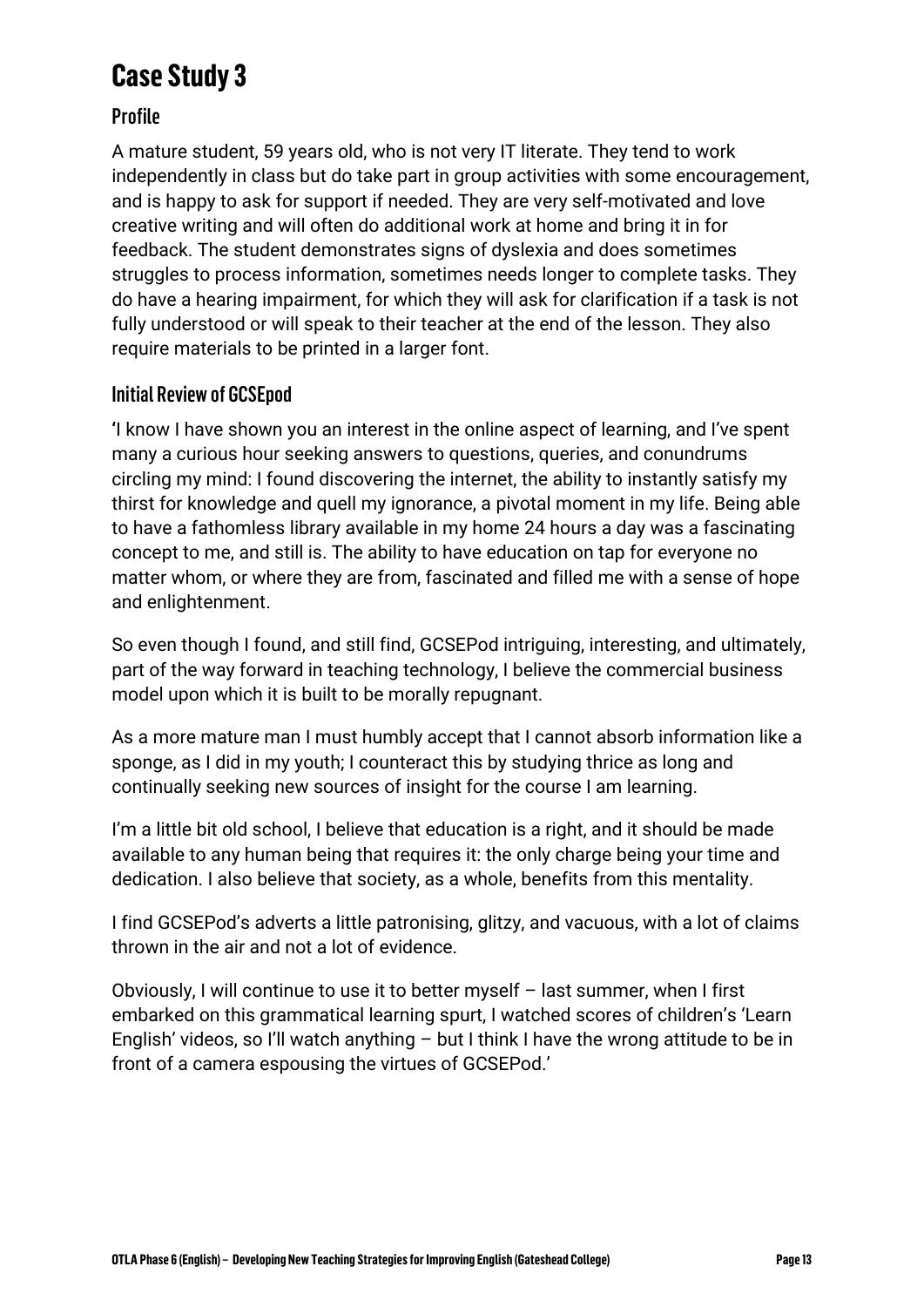# Staff made video



#### <https://drive.explaineverything.com/thecode/EQSDWKZ>

# Initial review of GCSEPod vs. a staff made pod November 15th

Yeah, I watched that - with sound. I found it a bit more grown up in the way it was explained; it reiterated how much work I still have to do to fully understand other people's words as opposed to just writing what I think.

I didn't comprehend how different paper 2 is, and I don't really understand the reader v writer perspective difference, though I'm sure I will.

With relation to GCSEPOD,- is this vid in isolation? It seemed to be directed at a group of students that the staff member knew, who possessed a particular hand out (You did say that). Is there more? If there is, I would be intrigued and thankful for any other, relative, links you could share.

I suppose the thing about GCSEPOD is the breadth and scope of the area it covers. I would like to be able to do assignments in my front room, on my phone, in Spain, wherever, and that is the promise of GCSEPOD: I just haven't experienced it yet.

The staff made pod has given me a real insight into GCSE and the depth I now know I need to demonstrate in GCSE.

#### Final Interview: 18th January

#### What were your initial thoughts about GCSEpod?

Originally I thought the idea of using pods in fascinating and I was certainly intrigued in the concept and usage of it. This is the future! It's flexible, as you can use it in your own time and at your own leisure, even when I'm in Spain. You can pause it and have as many breaks as you want.